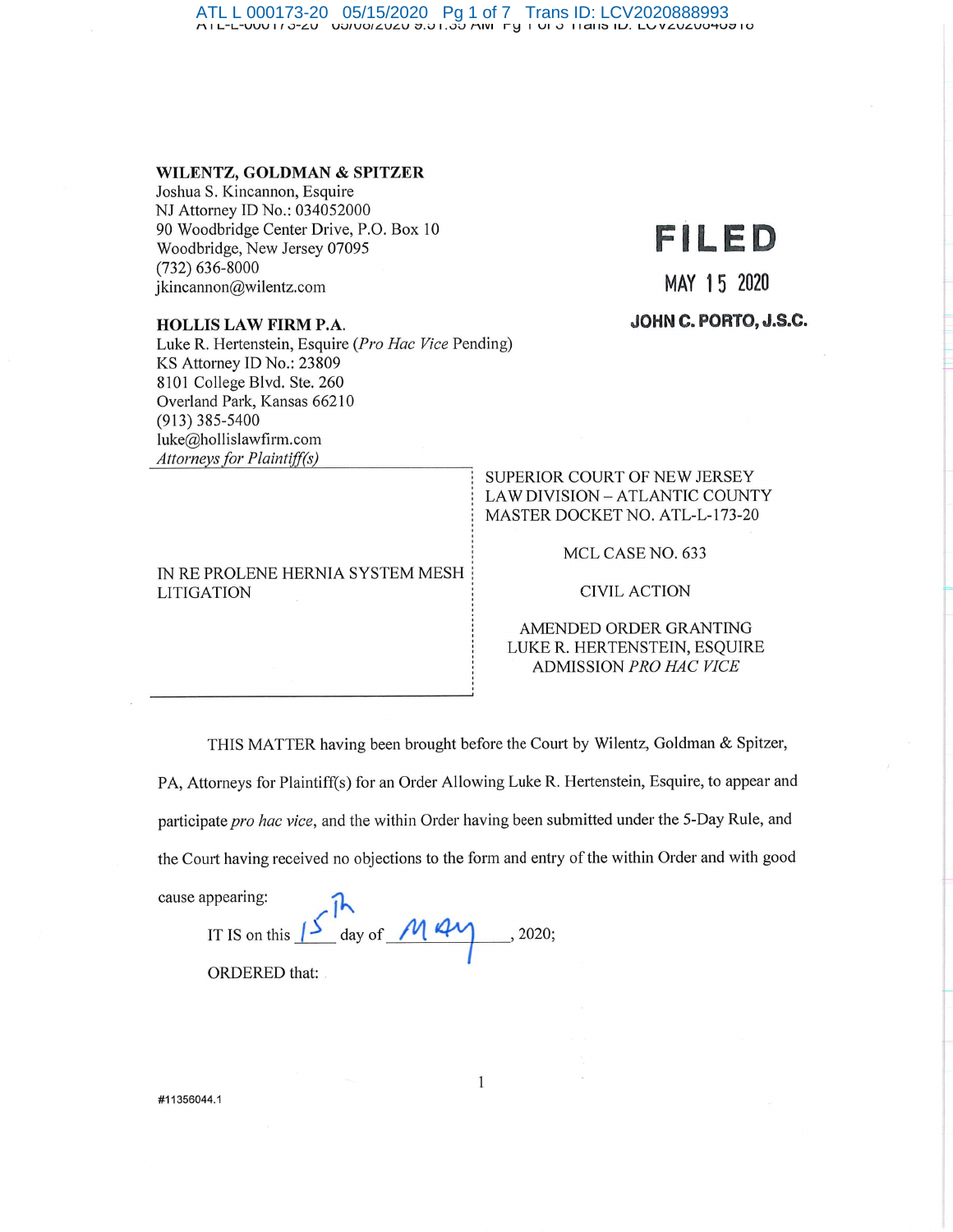#### ATL L 000173-20 05/15/2020 Pg 2 of 7 Trans ID: LCV2020888993<br>ATL-L-טועראנע אבובארי שטעאנעט אַס האָס אווי דין צ טוי אַ דוומוד ווי. בשעבעס אווי

1. Luke R. Hertenstein, Esq., a member in good standing of the Bar of the Supreme Court of the State of Kansas, be permitted to appear *pro hac vice* in the above-captioned matter and in the matters listed on the attached Schedule A pursuant to  $\underline{R}$ . 1:21-2; and it is

2. FURTHER ORDERED that Mr. Hertenstein shall abide by the New Jersey Court Rules, including all disciplinary rules; and it is

3. FURTHER ORDERED that Mr. Hertenstein shall consent to the appointment of the Clerk of the Superior Court as an agent upon whom service of process may be made for all actions against Mr. Hertenstein and/or the Hollis Law Firm, PA that may arise out of their participation in this matter; and it is

4. FURTHER ORDERED that Mr. Hertenstein shall notify this Court immediately of any matter affecting his standing of the bar of the State of Kansas, The State of Missouri, The United States District Court for the District of Kansas, and the United States District Court for the Western District of Missouri.

5. FURTHER ORDERED that Mr. Hertenstein shall have all pleadings, briefs and other papers filed with the Court signed by an attorney of record authorized to practice in this state, who shall be held responsible for them and for the conduct of the cause and of the admitted attorney herein, and it is further ordered

6. FURTHER ORDERED that Mr. Hertenstein shall pay the required annual fees to the New Jersey Lawyers' Fund for Client Protection in accordance with New Jersey R. 1:28-2, the Oversight Committee in accordance with R. 1:20-1(b), and the Lawyers Assistance Program in accordance with R. 1:28B-1 $(e)$ ; and it is

2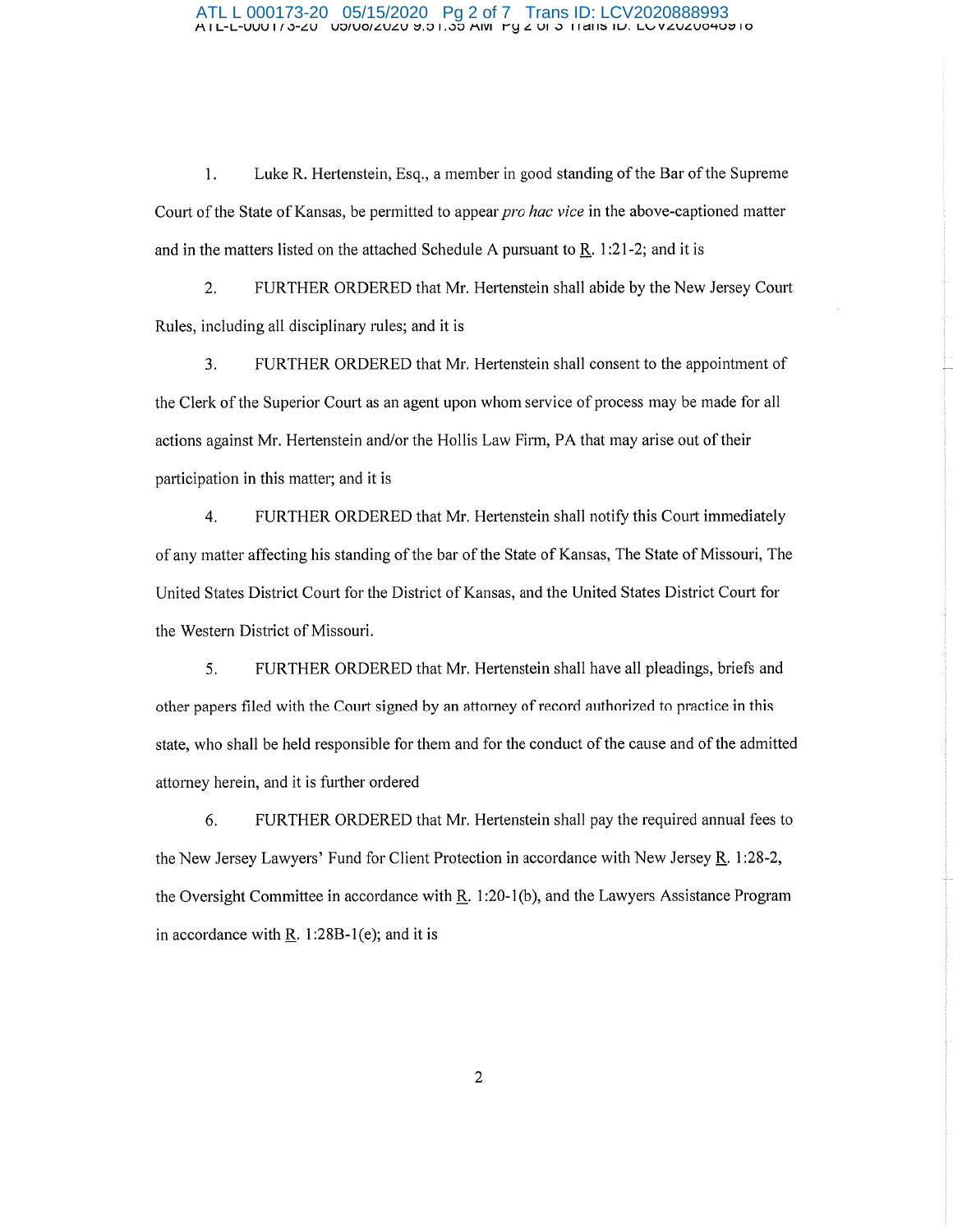## ATL L 000173-20 05/15/2020 Pg 3 of 7 Trans ID: LCV2020888993 A I L-L-UUU'I /j-L'.U Ub/Ul:j/L'.UL'.U ~:::n :00 AIVI i--g ,j Of ,j I lc:111:S 1u; L\..,VLULU0'+0::7 Io

7. FURTHER ORDERED that no delay or adjourned in discovery, motions, trial or any other proceeding shall be requested by reason of Luke R. Hertenstein's ability to appear; and it is

8. FURTHER ORDERED that automatic termination of *pro hac vice* admission shall occur for failure to make the required annual payment of the Annual Fee and the annual payment to the New Jersey Lawyer's Assistance Fund and the New Jersey Lawyer's fund for Client Protection. Proof of such payment, after filing proof of the initial payment shall be named no later than April 1<sup>st</sup> of each year, and it is

9. FURTHER ORDERED that non-compliance with any of these requirements shall constitute grounds for removal; and it is

FURTHER ORDERED that a copy of this Order shall be served on all counsel within *t* days.

HONORABLE JOHN C. PORTO, J.S.C.

\_\_ Opposed *i* Unopposed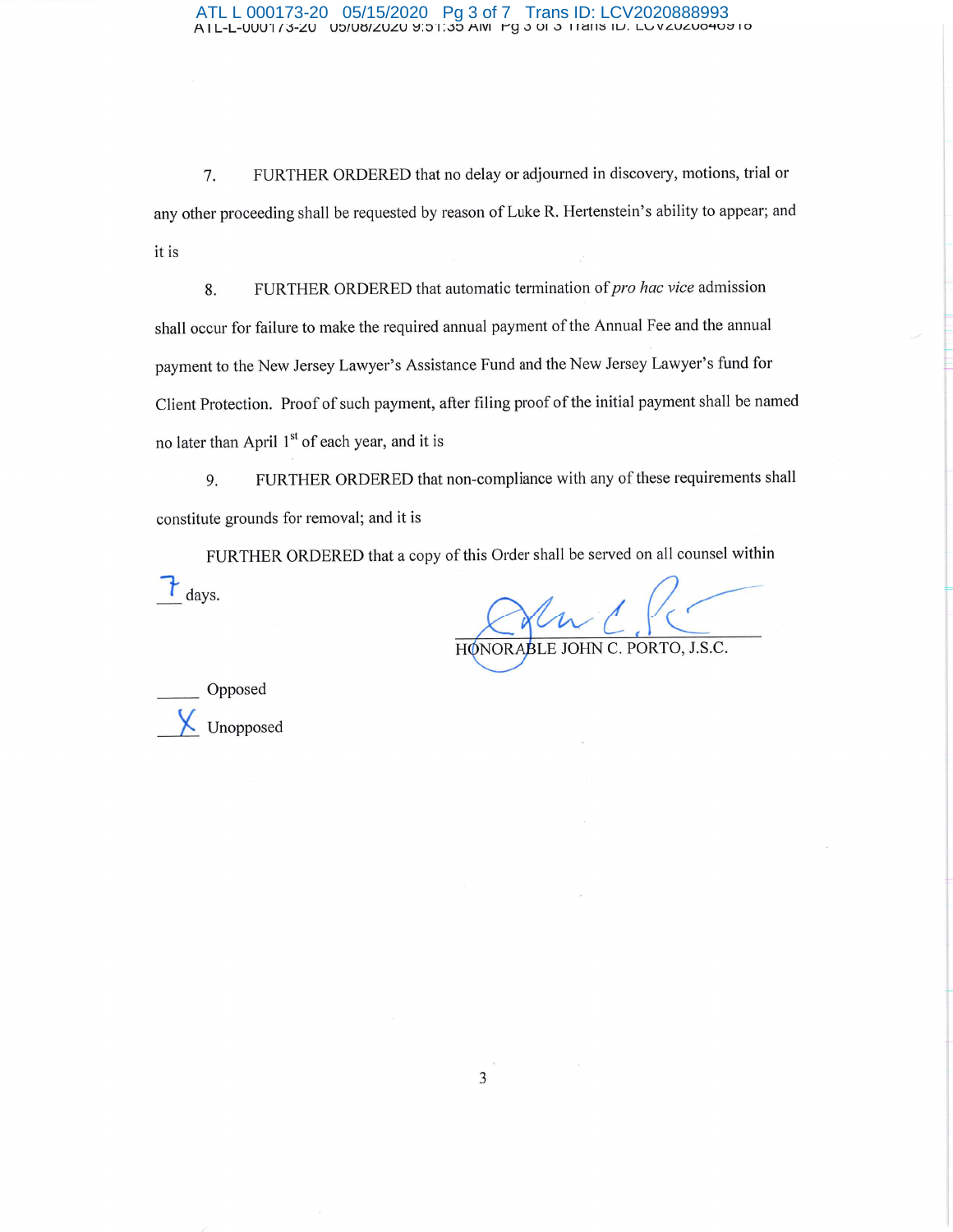# **EXHIBIT A**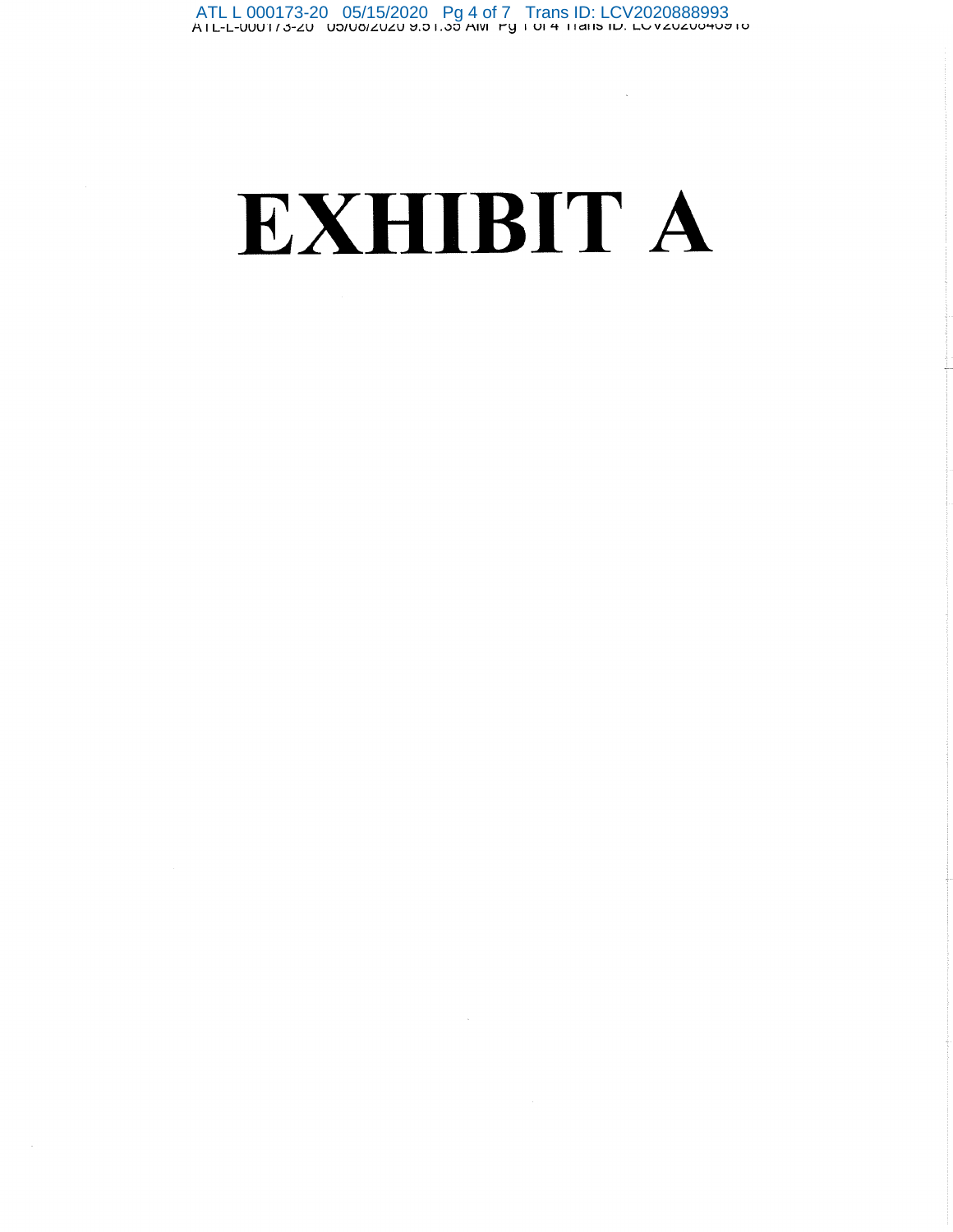# **~be ~upretne ~ourt of Jkansas**



# *<u>Certificate of Good Standing</u>*

1, Douglas T. Shima, Clerk of the Supreme Court of the State of Kansas, do hereby certify that the Supreme Court of Kansas is the highest court of law, and the court of last resort within the State of Kansas, and has exclusive jurisdiction over and control of the admission of applicants to the bar of this state.

I do further certify that on September 26, 2008,

## Luke Reed Hertenstein

was duly admitted to practice as an attorney and counselor of the Supreme Court and all other courts of the State of Kansas and is, on the date indicated below, a member in good standing of the Kansas Bar.

> Witness my hand and the seal of the Supreme Court, hereto afflxed at my office in Topeka, Kansas, this 2nd day of August, 2019.

Douglas 7. Shuma

*Clerk of the Supreme Court of Kansas* 

Active Status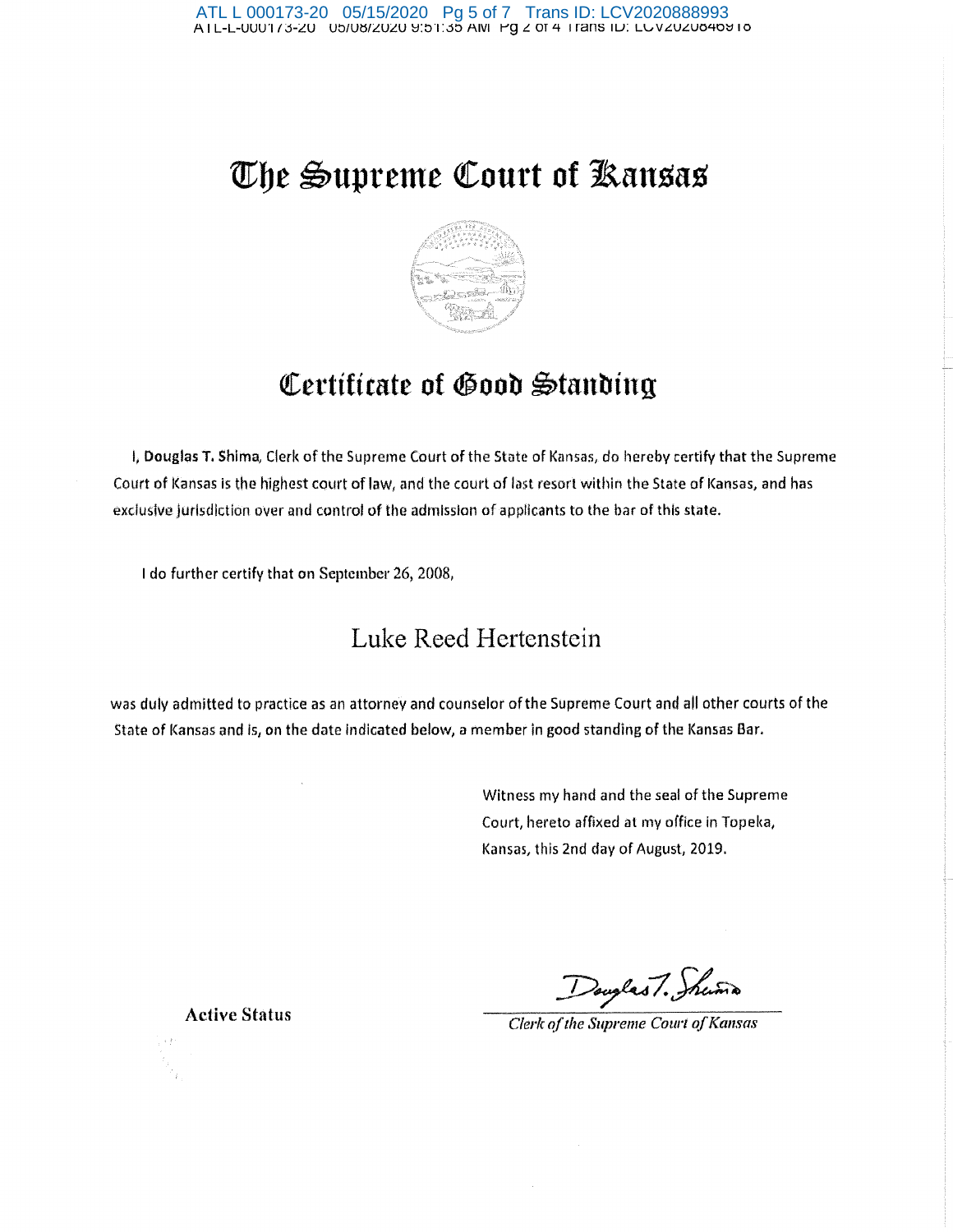## *The Suprenie Court oj'Missouri*



## *Certificate oj'Adntission as an Attorney at Law* ·

I, Betsy AuBuchon, Clerk of the Supreme Court of Missouri, do hereby certify that the records of this office show that on 9/12/2007,

# *<sup>L</sup>uf& <f(§ed J{ertenstein*

was duly admitted and licensed to practice as an Attorney and Counselor at Law in the Supreme Comt of Missouri and all courts of record in this state, and is, on the date indicated below, <sup>a</sup> member in good standing of this Bar.

> IN TESTIMONY WHEREOF, I hereunto set my hand and affix the seal of the Supreme Court of Missouri at my office in Jefferson City, Missomi, this 6<sup>th</sup> day of August, 2019.

Foto du Buchon

Clerk of the Supreme Court of Missouri